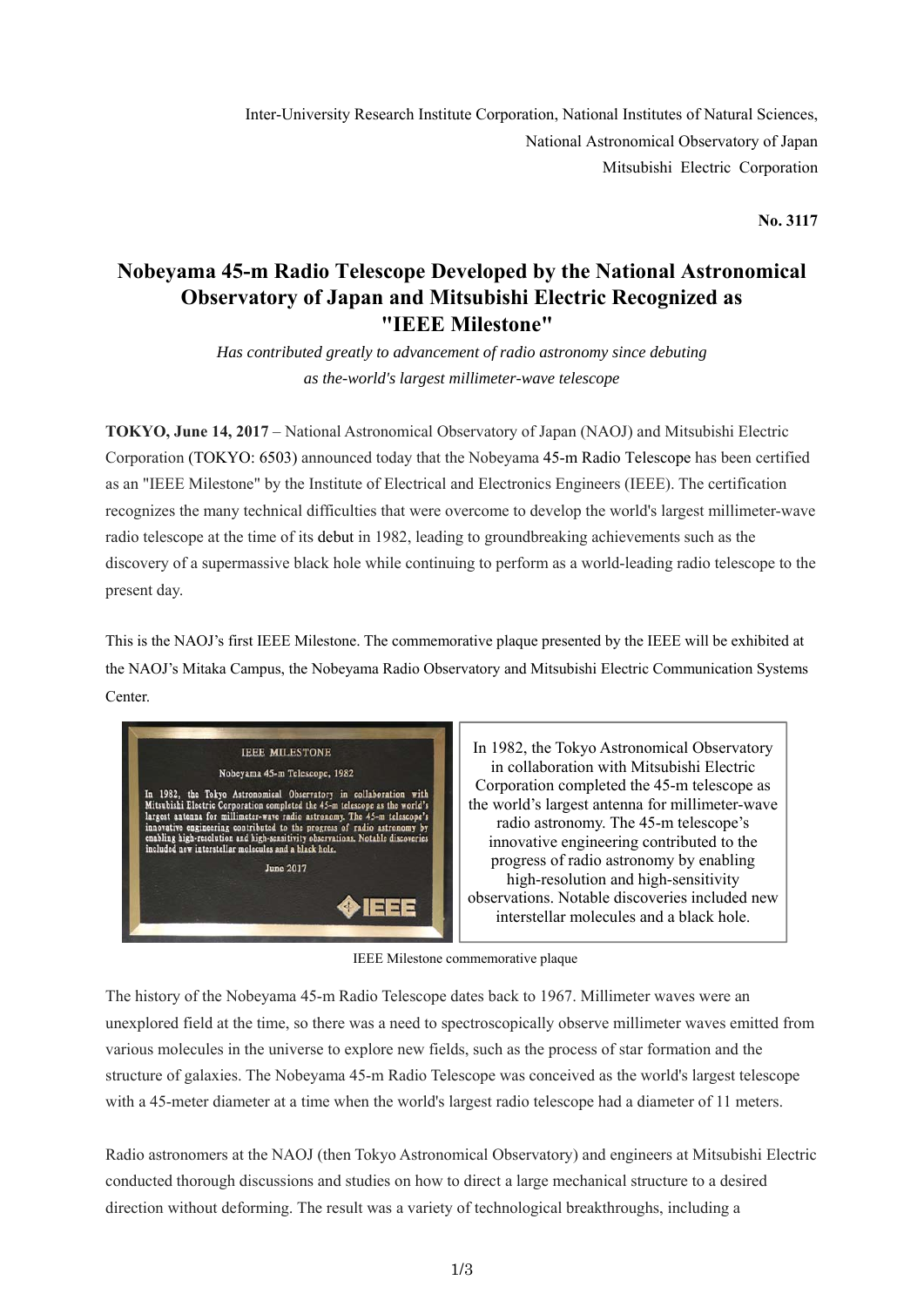homologous design, master collimator and a method to suppress thermal deformation by covering the backup structure with insulation panels. These now-indispensable technologies are used widely in large telescopes and large antennas today.

After 35 years of operation, the Nobeyama 45-m Radio Telescope is still one of the world's top-performing radio telescopes for observing millimeter waves of around 3 mm in wavelength, showing how advanced the telescope's design was at the time of conception.

The NAOJ designs and constructs large astronomical research facilities for open-use programs contributing to further development of astronomy and society through sharing research results. Mitsubishi Electric develops advanced technology for the manufacture of large telescopes as scientific infrastructure that contributes to the advancement of society, including the Japan Meteorological Agency 's Mount Fuji Radar System (approved in 2000), KDDI's Pacific Crossing TV Satellite Relay (certified in 2009), and the MU radar together with Kyoto University (certified in 2015).

## **About IEEE and IEEE Milestone**

The IEEE is the world's largest technical profession organization in the fields of electricity, electronics, information and communications. It is headquartered in the United States and had more than 420,000 members in over 160 countries, including 14,266 members in Japan, at the end of 2016. The IEEE Milestone program, founded in 1983 to honor historical achievements at least 25 years after their development, recognizes groundbreaking innovations in the fields of electricity, electronics, information and communications. The program raises awareness and appreciation of engineers by recognizing outstanding technological achievements that have had at least a regional impact.

| Installation       | Nobeyama Radio Observatory                                           |
|--------------------|----------------------------------------------------------------------|
| Antenna system     | Beam waveguide optics                                                |
| Antenna diameter   | 45 meters                                                            |
| Surface accuracy   | 0.1 millimeter                                                       |
| Frequency          | 1 to 150 Gigahertz                                                   |
| Angular resolution | $0.004^\circ$                                                        |
| Weight             | Approx. 700 tons                                                     |
| Reference URLs     | https://www.nro.nao.ac.jp/en/                                        |
|                    | http://www.nro.nao.ac.jp/~nro45mrt/html/index-e.html                 |
|                    | http://www.MitsubishiElectric.com/bu/space/ground/optical/index.html |

#### **Nobeyama 45-m Radio Telescope Specifications**

## **Comments on Certification**

Masahiko Hayashi, Director General of NAOJ, said: "It is a great honor for the National Astronomical Observatory of Japan to see the 45-m Radio Telescope at the Nobeyama Radio Observatory recognized as an IEEE Milestone. The 45-m Radio Telescope, Japan's first large-scale telescope project, has made groundbreaking achievements including the discovery of a supermassive black hole, and paved the way for the Subaru Telescope and the Atacama Large Millimeter/submillimeter Array. I express my gratitude to everyone who has supported us and I share this honor with them."